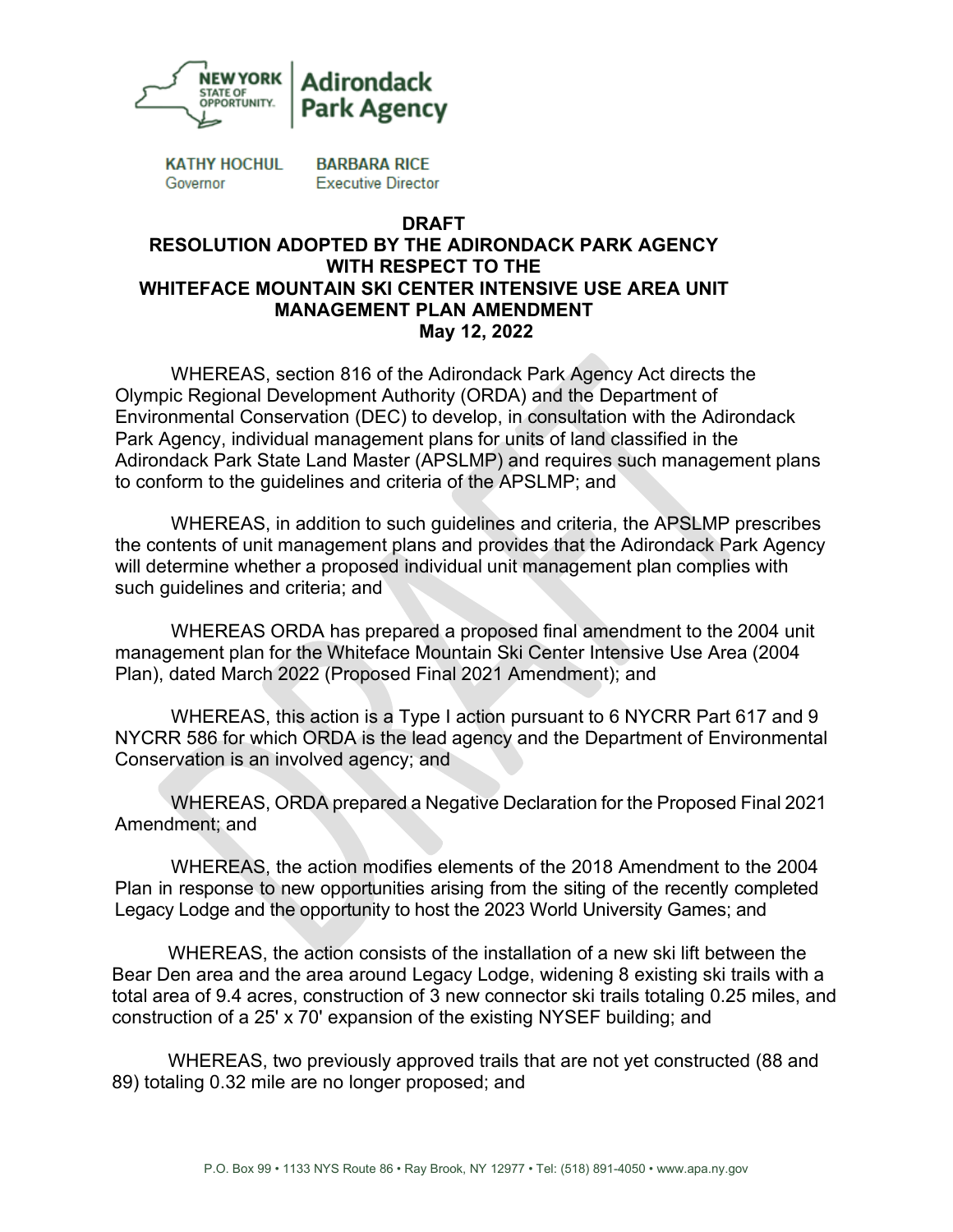WHEREAS, ORDA has consulted with a trail design professional to create a master plan for hiking and biking at the facility which includes new and improved summer use trails; and

WHEREAS, summer use trail development will be consistent with new Trail Design Guidance currently under development with the Trail Stewardship Working Group; and

WHEREAS, ORDA provided a public draft of the 2021 Amendment for information during the October 2021 Agency meeting and accepted public comments on the draft for public review between October 27 and December 8, 2021; and

WHEREAS, following review of comments received on the draft plan sixteen different changes were made which can be found in Exhibit 12 "Errata" of the Proposed Final Draft of the 2021 Amendment; and

WHEREAS, ORDA presented the Proposed Final Draft of the 2021 Amendment during the March 2022 Agency meeting and the Agency established a public comment period on conformance of the Proposed Final 2021 Amendment with the APSLMP, which ran from April 11 through May 11, 2022; and

WHEREAS, the Agency received 10 written comments during the public comment period regarding the Proposed Final 2021 Amendment; and

WHEREAS, four primary themes emerged from the public comments which were concerns for the constitutionality of the ski trail changes, concerns for the constitutionality of the summer use trail proposal, concerns about how the proposal reflects New York's commitment to fight climate change, and concerns about how ORDA intends to manage access for uphill ski access; and

WHEREAS, ORDA has been responsive to public concerns regarding constitutionality during the UMP review process and has made reasonable changes to the plan that address those concerns following the first round of public comments; and

WHEREAS, ORDA continues to lead the ski industry with climate initiatives as exhibited by their policies and power supply options; and

WHEREAS, ORDA has upheld its commitment from the 2018 Amendment to "conducting an evaluation and assessment of current mountain biking use on Whiteface to develop goals and objectives for future mountain biking at the facility"; and

WHEREAS, the Agency has considered the foregoing recitals, the Proposed Final 2021 Amendment, the April 2022 Memorandum from the Deputy Director Planning to the Executive Director, APA staff's May 12 presentation, public